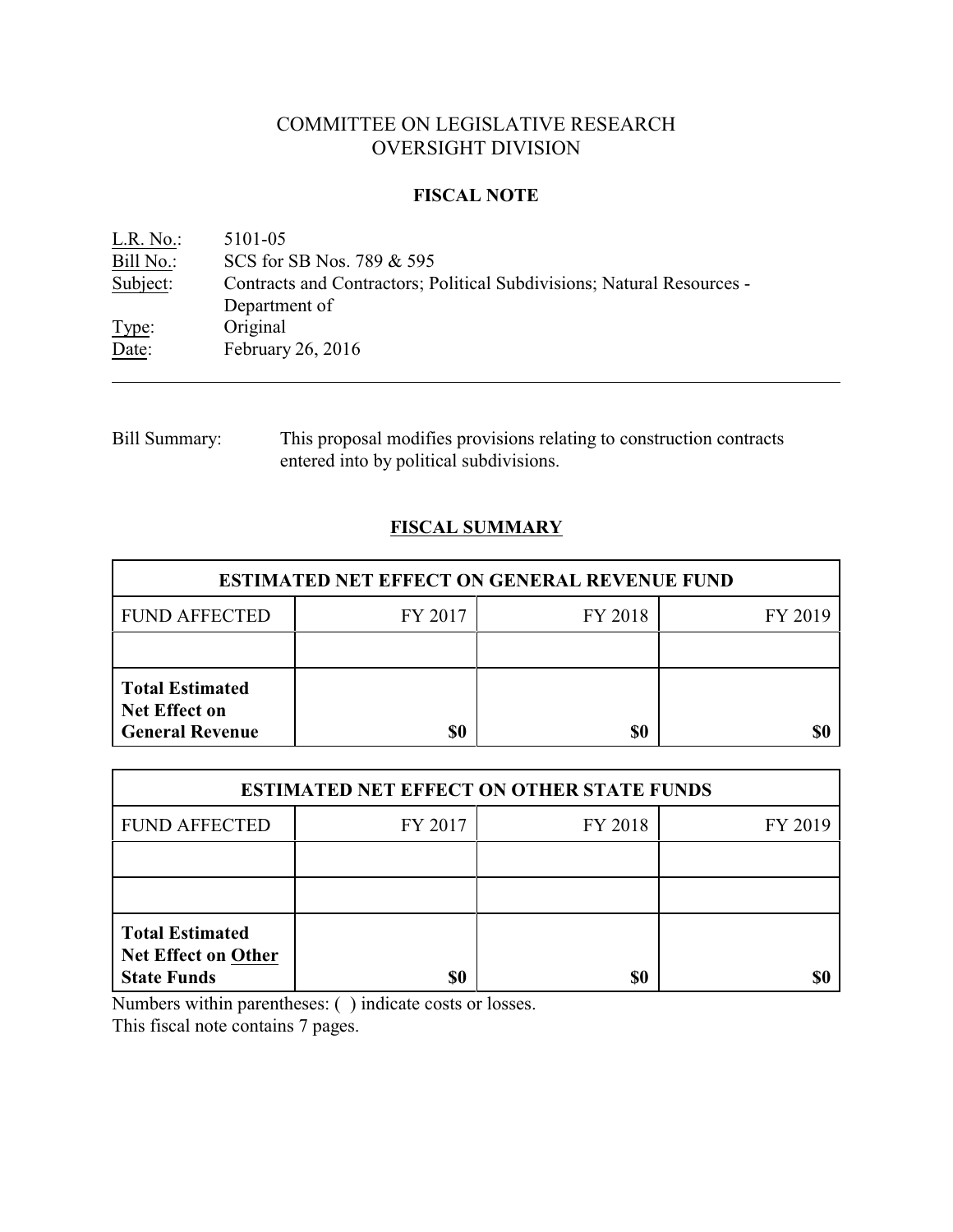L.R. No. 5101-05 Bill No. SCS for SB Nos. 789 & 595 Page 2 of 7 February 26, 2016

| <b>ESTIMATED NET EFFECT ON FEDERAL FUNDS</b>                        |         |         |         |  |
|---------------------------------------------------------------------|---------|---------|---------|--|
| <b>FUND AFFECTED</b>                                                | FY 2017 | FY 2018 | FY 2019 |  |
|                                                                     |         |         |         |  |
|                                                                     |         |         |         |  |
| <b>Total Estimated</b><br>Net Effect on All<br><b>Federal Funds</b> | \$0     | \$0     |         |  |

| <b>ESTIMATED NET EFFECT ON FULL TIME EQUIVALENT (FTE)</b>    |         |         |         |  |
|--------------------------------------------------------------|---------|---------|---------|--|
| <b>FUND AFFECTED</b>                                         | FY 2017 | FY 2018 | FY 2019 |  |
|                                                              |         |         |         |  |
|                                                              |         |         |         |  |
| <b>Total Estimated</b><br><b>Net Effect on</b><br><b>FTE</b> |         |         |         |  |

 $\Box$  Estimated Net Effect (expenditures or reduced revenues) expected to exceed \$100,000 in any of the three fiscal years after implementation of the act.

| <b>ESTIMATED NET EFFECT ON LOCAL FUNDS</b> |                |                |                |  |
|--------------------------------------------|----------------|----------------|----------------|--|
| <b>FUND AFFECTED</b>                       | FY 2017        | FY 2018        | FY 2019        |  |
| Local Government                           | \$0 or Unknown | \$0 or Unknown | \$0 or Unknown |  |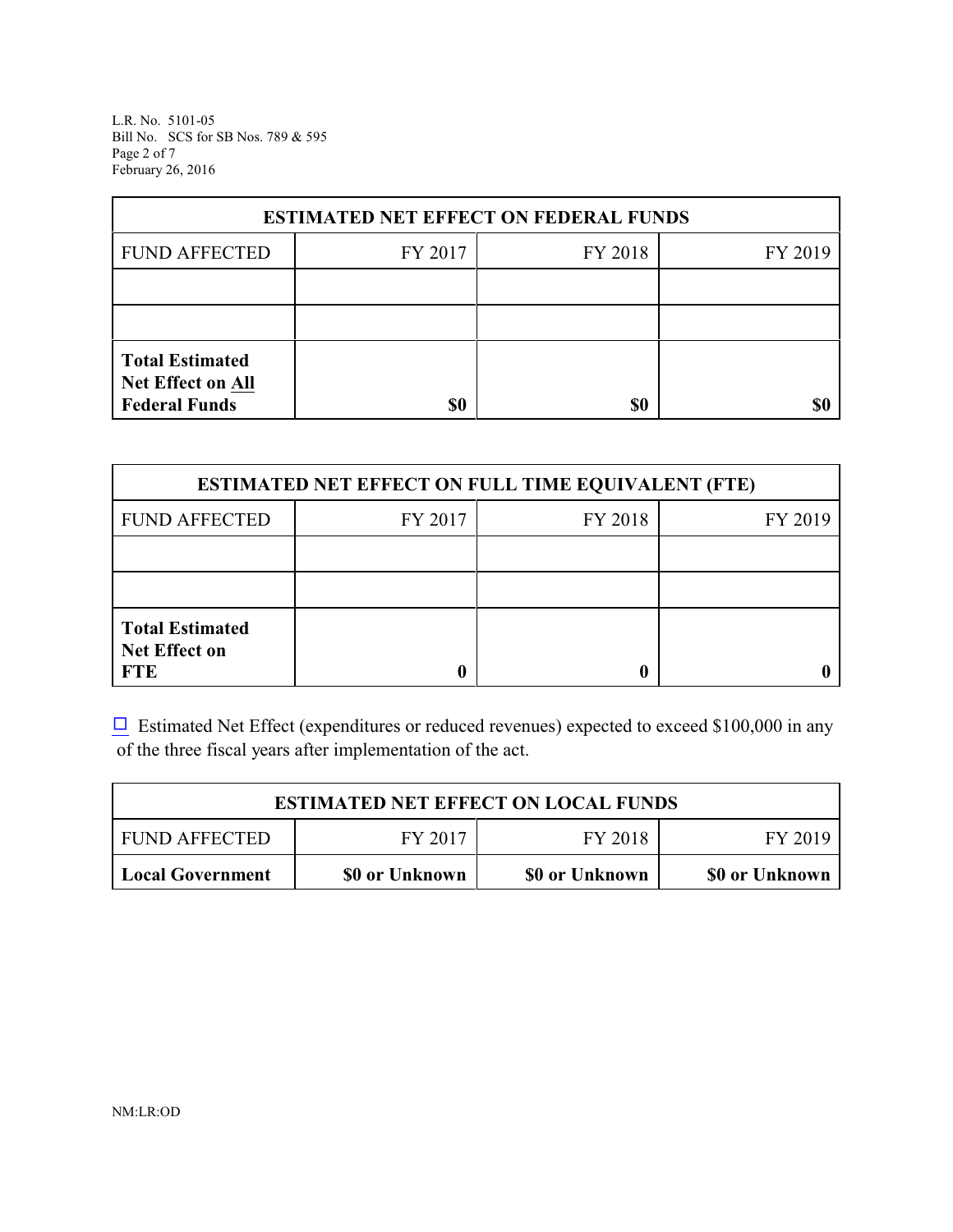L.R. No. 5101-05 Bill No. SCS for SB Nos. 789 & 595 Page 3 of 7 February 26, 2016

## **FISCAL ANALYSIS**

### ASSUMPTION

Officials at the **Department of Higher Education**, the **Department of Conservation**, the **Department of Labor and Industrial Relations**, the **Office of Administration's Division of Facilities Management, Design and Construction**, the **Department of Insurance, Financial Institutions and Professional Registration**, the **Department of Economic Development**, the **Department of Health and Senior Services**, the **Department of Natural Resources** and the **Missouri Department of Transportation** each assume no fiscal impact to their respective agencies from this proposal.

In response to a previous version, officials at the **Office of Administration's Division of Purchasing and Materials Management** assumed no fiscal impact from this proposal.

Officials at **Missouri State University**, the **University of Missouri System**, the **University of Central Missouri**, the **State Technical College**, the **City of Kansas City**, the **Northwest Missouri State University**, the **Missouri Western State University** and the **Metropolitan St. Louis Sewer District** each assume no fiscal impact to their respective entities from this proposal.

In response to a previous version, officials at the **Metropolitan Community College** assumed no fiscal impact from this proposal.

**Oversight** assumes the local political subdivisions would not use CM, the Design Build process or the Specialty Design Construction process unless it would either save money, provide some other benefit, or be absorbed within current budget appropriations. Therefore, Oversight will assume the proposal could have a positive fiscal impact to local political subdivisions from this proposal and will range the fiscal impact from \$0 to an unknown amount of savings.

Officials at the following cities: Ashland, Belton, Bernie, Bonne Terre, Boonville, California, Cape Girardeau, Clayton, Columbia, Dardenne Prairie, Des Peres, Excelsior Springs, Florissant, Frontenac, Fulton, Gladstone, Grandview, Harrisonville, Independence, Jefferson City, Joplin, Kearney, Knob Noster, Ladue, Lake Ozark, Lee Summit, Liberty, Louisiana, Maryland Heights, Maryville, Mexico, Monett, Neosho, O'Fallon, Pacific, Peculiar, Pineville, Popular Bluff, Raytown, Republic, Richmond, Rolla, Sedalia, Springfield, St. Charles, St. Joseph, St. Louis, St. Robert, Sugar Creek, Sullivan, Warrensburg, Warrenton, Webb City, Weldon Spring and West Plains did not respond to **Oversight's** request for fiscal impact.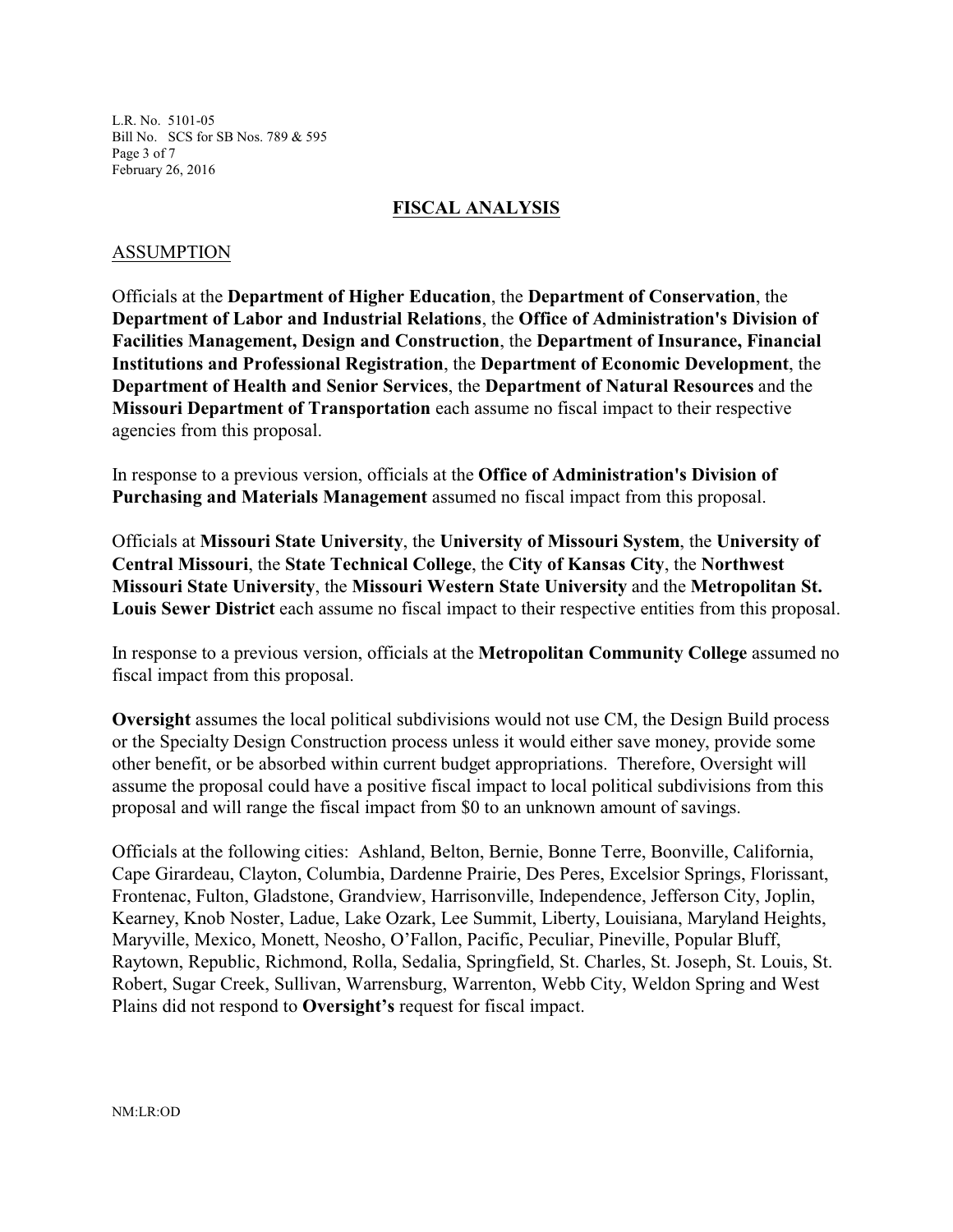L.R. No. 5101-05 Bill No. SCS for SB Nos. 789 & 595 Page 4 of 7 February 26, 2016

## ASSUMPTION (continued)

Officials at the following colleges: Crowder, East Central Community College, Harris-Stowe, Jefferson College, Lincoln University, Moberly Area Community College, Missouri Southern State University, Southeast Missouri State University, State Fair Community College, St. Charles Community College, St. Louis Community College, Three Rivers Community College and Truman State University did not respond to **Oversight's** request for fiscal impact.

| <b>FISCAL IMPACT - State Government</b> | FY 2017<br>$(10 \text{ Mo.})$ | FY 2018    | FY 2019    |
|-----------------------------------------|-------------------------------|------------|------------|
|                                         | <u>\$0</u>                    | <u>\$0</u> | <u>\$0</u> |
| FISCAL IMPACT - Local Government        | FY 2017<br>$(10 \text{ Mo.})$ | FY 2018    | FY 2019    |
| <b>LOCAL POLITICAL SUBDIVISIONS</b>     |                               |            |            |

| Savings - Local Political Subdivisions - |                                              |  |
|------------------------------------------|----------------------------------------------|--|
| relating to construction contracts       | \$0 or Unknown \$0 or Unknown \$0 or Unknown |  |

## **ESTIMATED NET EFFECT ON LOCAL POLITICAL SUBDIVISIONS \$0 or Unknown \$0 or Unknown \$0 or Unknown**

## FISCAL IMPACT - Small Business

There could be a direct fiscal impact to small businesses as a result of this proposal.

#### FISCAL DESCRIPTION

This act modifies provisions relating to construction contracts.

#### CONSTRUCTION MANAGER-AT-RISK CONTRACTS - Section 67.5050

This act allows political subdivisions to use the construction manager-at-risk method for construction projects. If the project is a civil works project, the project cost must exceed \$2 million. Other projects must exceed \$7 million. Before selecting a construction manager-at-risk, or during the selection process, the political subdivision must select an engineer or architect to prepare the construction documents.

NM:LR:OD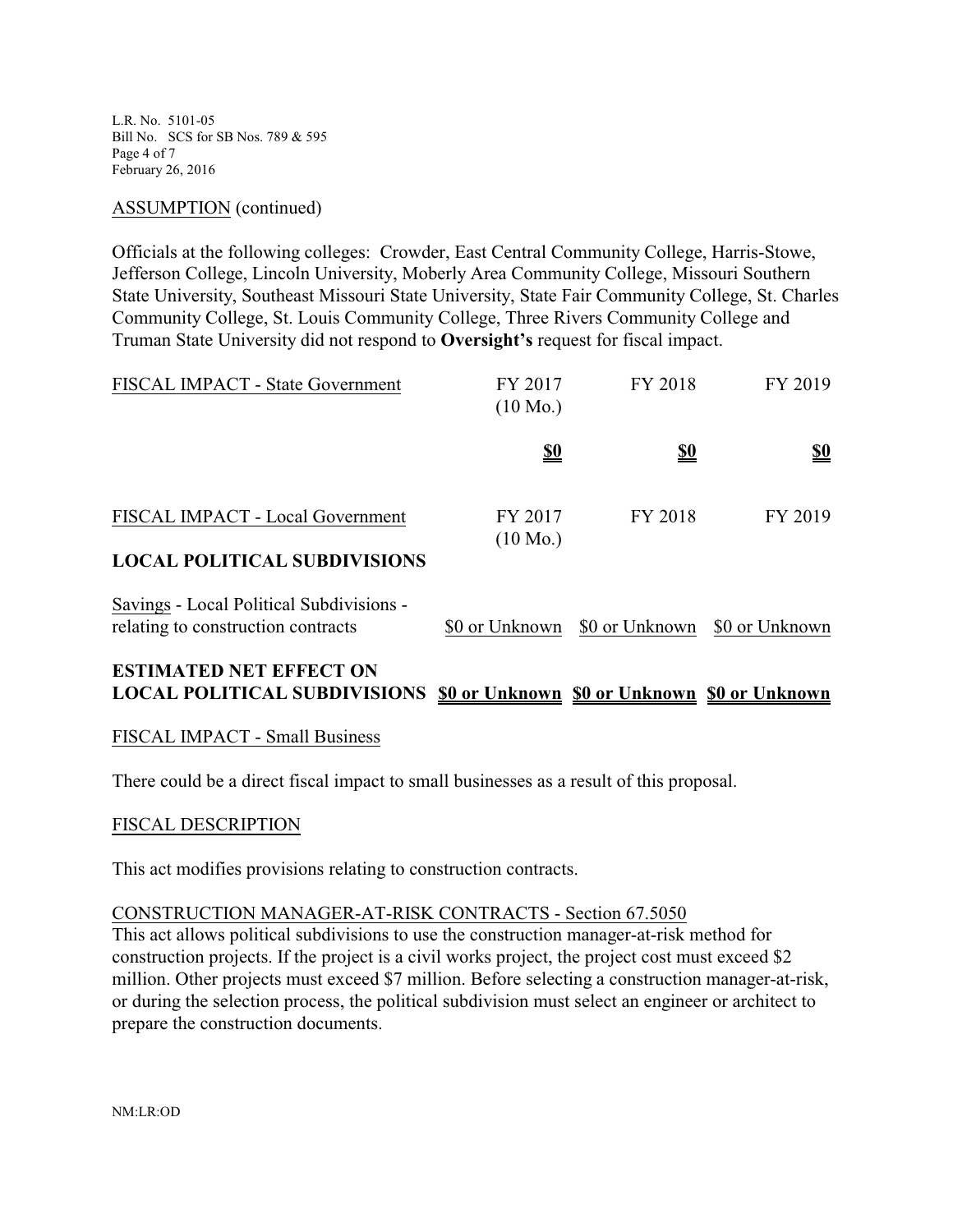L.R. No. 5101-05 Bill No. SCS for SB Nos. 789 & 595 Page 5 of 7 February 26, 2016

## FISCAL DESCRIPTION (continued)

The political subdivision must use a two-step process to select the construction manager-at-risk. This act outlines the necessary procedures for the process. The political subdivision may determine how to publish its notice that it is seeking a construction manager-at-risk. This act requires the political subdivision to publicly open and read aloud the names of the construction managers for each step, and to evaluate and rank each bidder within 45 days of the opening of the proposals or qualifications. The political subdivision must select the construction manager-at-risk that offers the best value. If the political subdivision fails to negotiate a satisfactory contract with the selected construction manager-at-risk, the political subdivision must negotiate with the next highest ranked construction manager-at-risk.

This act requires the construction manager-at-risk to publicly bid its subcontracts for the performance of all major elements of the work. If the construction manager-at-risk seeks to perform the work, it must be selected by the political subdivision and provide the best value. Both the political subdivision and the construction manager-at-risk evaluate the bids, and the political subdivision may compensate the construction manager-at-risk if the political subdivision requires a different bid be accepted than the one recommended by the construction manager. This act specifies the procedures for when a selected subcontractor defaults in the performance of its work. These provisions do not apply to the St. Louis Metropolitan Sewer District, or any city or county with a charter form of government. These provisions expire on September 1, 2025.

## DESIGN BUILD PROJECTS - Section 67.5060

This act allows political subdivisions to enter into contracts for design-build projects. Definitions are provided for "design-build", "design-build contract", "design-builder", "design-build project", "design criteria consultant", "design criteria package", "design professional services", "proposal", "qualifications-based selection", "request for proposals", and "stipend". This act requires political subdivisions to employ a design criteria consultant. The act also requires political subdivisions to advertise the request for proposals in a certain manner and include certain information in the request for proposals.

This act creates a three-stage process for the solicitation of proposals. The political subdivision must award the project to the highest-scoring bidder. If the political subdivision determines it is not in its best interest to proceed with the project with the highest scoring bidder, the political subdivision must reject all the proposals. All the design-builders who submitted bids must receive stipends, and the highest-scoring design-builder must receive double the stipend. If all the proposals are rejected, the political subdivision may solicit new proposals using different qualifications, costs, and criteria. Design-builders who accept stipends give the political subdivision a nonexclusive right to use their designs and the design-builders have no liability for the use of the designs.

#### NM:LR:OD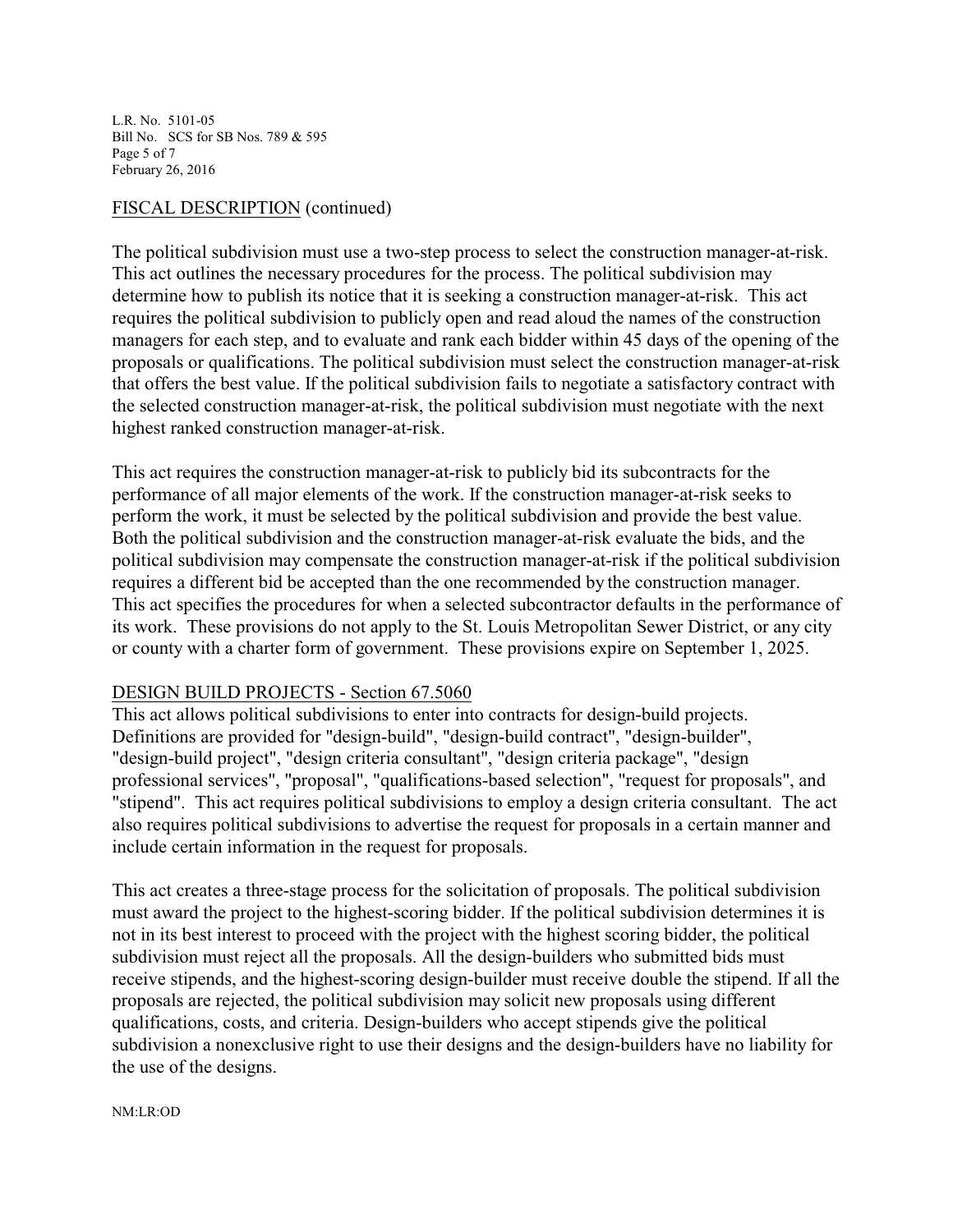L.R. No. 5101-05 Bill No. SCS for SB Nos. 789 & 595 Page 6 of 7 February 26, 2016

## FISCAL DESCRIPTION (continued)

Under this act, the payment requirements that apply to public works contracts also apply to design-build projects. Any person or firm providing architectural, engineering, landscape architecture, or land-surveying services must be licensed. The design-builder is exempt from the requirements involving certificates of registration or authority if the architectural, engineering, or land-surveying services are performed by subcontractors who are properly licensed. These provisions do not apply to the St. Louis Metropolitan Sewer District, or any city or county with a charter form of government. The design-build provisions expire on September 1, 2025.

This legislation is not federally mandated, would not duplicate any other program and would not require additional capital improvements or rental space.